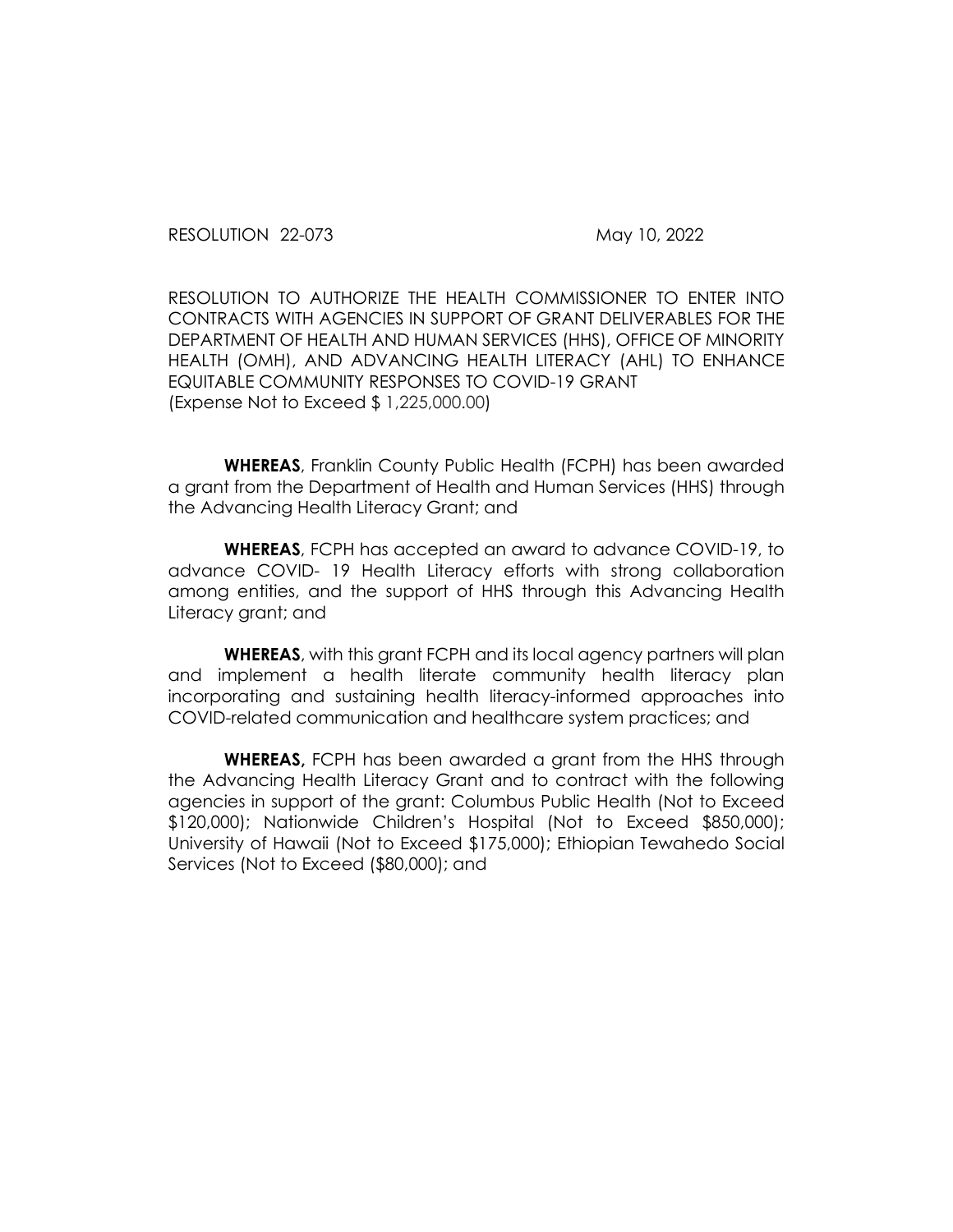Resolution 22-073 May 10, 2022 Page Two

Now, therefore, upon motion of Board Member\_\_\_\_\_, seconded by Board Member \_\_\_\_\_\_\_;

BE IT RESOLVED BY THE FRANKLIN COUNTY BOARD OF HEALTH, BOARD MEMBERS;

- 1. That the Board of Health authorizes the Health Commissioner to enter into contracts with agencies in support of grant deliverables for the Department of Health and Human Services (HHS), Office of Minority Health (OMH), and Advance Health Literacy (AHL) to enhance equitable community responses to COVID-19 (Expense Not to Exceed \$ 1,225,000.00), and to enter into contracts with Columbus Public Health (Not To Exceed \$120,000) ; Nationwide Children's Hospital (Not To Exceed \$850,000); University of Hawaii at Manoa (Not To Exceed \$175,000);and Ethiopian Tewahedo Social Services. .
- 2. That this resolution shall be in full force and effect from and immediately upon its adoption.